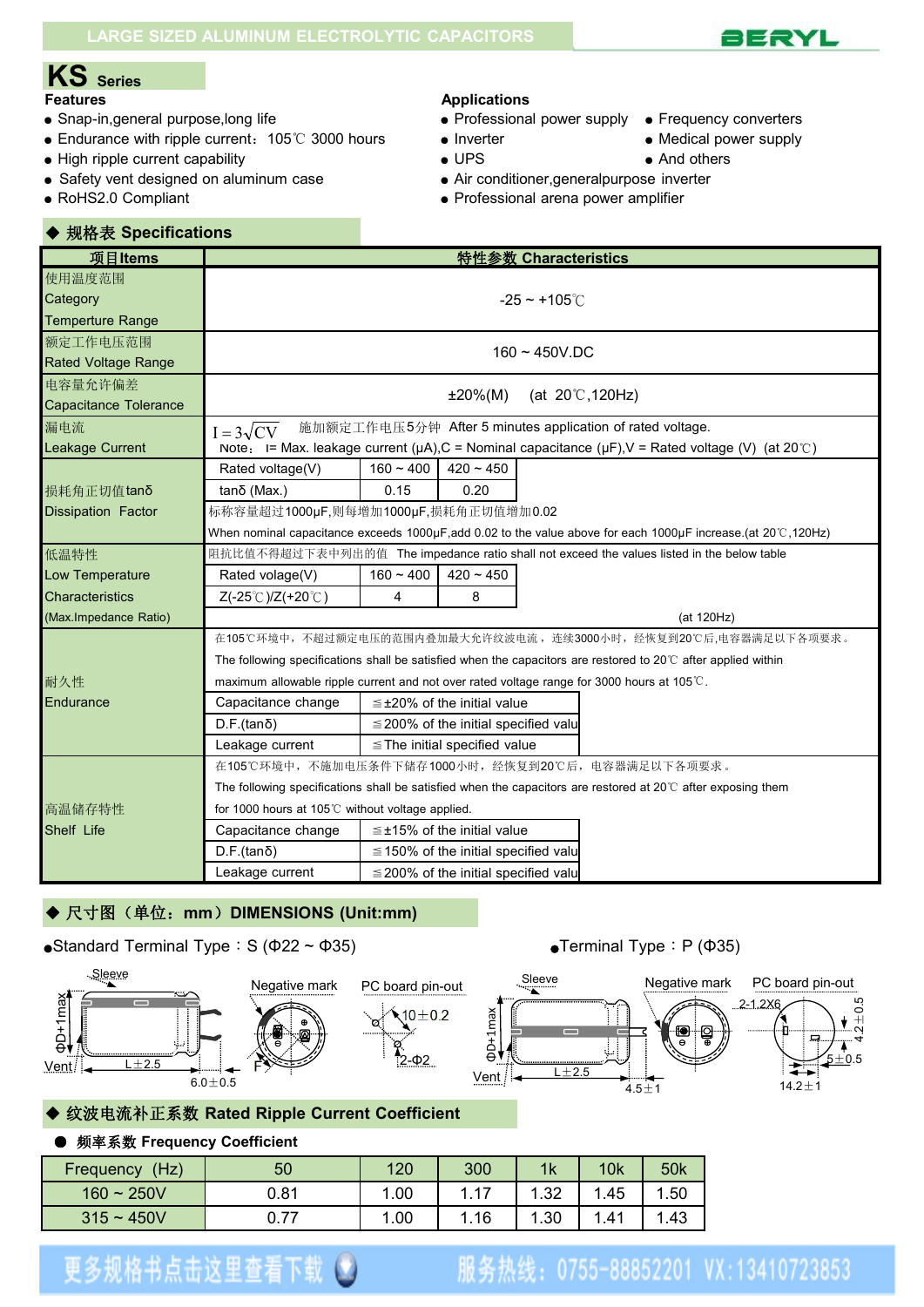

### **KS Series**

#### ◆ 标准品一览表**Standard Ratings**

| WV(V)<br>Cap.(µF) |                        | 160(2C)                      |                        |                           |                                  | 200(2D)                           |                        |                        |                        |                                                          |                        |                        |                        |  |
|-------------------|------------------------|------------------------------|------------------------|---------------------------|----------------------------------|-----------------------------------|------------------------|------------------------|------------------------|----------------------------------------------------------|------------------------|------------------------|------------------------|--|
| 390               |                        |                              |                        |                           | $22 \times 25$                   |                                   |                        |                        |                        | $22 \times 25$                                           |                        |                        |                        |  |
|                   |                        |                              |                        |                           | 1.37                             |                                   |                        |                        |                        | 1.37                                                     |                        |                        |                        |  |
| 470               | $22 \times 25$<br>1.50 |                              |                        |                           |                                  |                                   |                        |                        |                        | 22×30<br>1.57                                            | 22X35<br>1.68          |                        |                        |  |
|                   |                        |                              |                        |                           | 22×30                            | 25×25                             |                        |                        |                        | $22 \times 35$                                           | $25 \times 25$         |                        |                        |  |
| 560               |                        |                              |                        |                           | 1.71                             | 1.70                              |                        |                        |                        | 1.75                                                     | 1.70                   |                        |                        |  |
| 680               | 22×30<br>1.89          | $25 \times 25$<br>1.87       |                        |                           | 22×35<br>1.93                    |                                   |                        |                        |                        | 22×40<br>1.97                                            | 25×30<br>1.92          |                        |                        |  |
|                   | $22 \times 35$         | 25×30                        |                        |                           | 22×40                            | 25×35                             | $30 \times 25$         |                        |                        | $22 \times 45$                                           | 25×35                  | $30 \times 25$         |                        |  |
| 820               | 2.12                   | 2.11                         |                        |                           | 2.16                             | 2.11                              | 2.29                   |                        |                        | 2.20                                                     | 2.20                   | 2.29                   |                        |  |
| 1,000             | 22×40                  | $22 \times 45$               | 25×35                  |                           | $22 \times 45$                   | 22×50                             | 25×35                  | 25×40                  | $30 \times 30$         | $22 \times 50$                                           | 25×40                  | $30 \times 30$         | $35 \times 25$         |  |
|                   | 2.38<br>$22 \times 50$ | 2.43<br>25×40                | 2.43<br>$30 \times 30$ | 35×25                     | 2.43                             | 2.48<br>25×45                     | 2.43<br>30×35          | 2.48<br>$35 \times 25$ | 2.55                   | 2.48<br>25×45                                            | 2.48<br>25×50          | 2.55<br>$30 \times 35$ | 2.69<br>35×30          |  |
| 1,200             | 2.72                   | 2.71                         | 2.80                   | 2.94                      |                                  | 2.80                              | 2.86                   | 2.94                   |                        | 2.80                                                     | 2.81                   | 2.86                   | 2.99                   |  |
| 1,500             |                        | 25×45                        | $30 \times 35$         |                           |                                  | 25×40                             | 30×40                  | 35×30                  |                        | $30 \times 40$                                           | 35×35                  |                        |                        |  |
|                   |                        | 3.08                         | 3.20                   |                           |                                  | 3.13                              | 3.29                   | 3.37                   |                        | 2.29                                                     | 3.39                   |                        |                        |  |
| 1,800             |                        | 25×50<br>3.43                | $30 \times 40$<br>3.60 | 35×30<br>3.65             |                                  |                                   |                        | $30 \times 45$<br>3.69 | 35×35<br>3.71          |                                                          | $30 \times 45$<br>3.69 | $30 \times 45$<br>3.75 | 35×40<br>3.84          |  |
|                   |                        |                              | $30 \times 45$         | 35×35                     |                                  |                                   |                        | $30 \times 50$         | 35×40                  |                                                          |                        |                        | 35×40                  |  |
| 2,200             |                        |                              | 4.08                   | 4.10                      |                                  |                                   |                        | 4.14                   | 4.25                   |                                                          |                        |                        | 4.35                   |  |
| 2,700             |                        | $30 \times 50$               | 35×40                  | 35×40                     |                                  |                                   |                        | 35×45                  | 35×50                  |                                                          |                        |                        | 35×50                  |  |
|                   |                        | 4.59                         | 4.70                   | 4.81<br>35×50             |                                  |                                   |                        | 4.81                   | 4.91                   |                                                          |                        |                        | 4.91                   |  |
| 3,300             |                        |                              |                        | 5.43                      |                                  |                                   |                        |                        |                        |                                                          |                        |                        |                        |  |
| WV(V)             |                        |                              |                        |                           |                                  |                                   |                        |                        |                        |                                                          |                        |                        |                        |  |
| Cap.(µF)          |                        | 250(2E)                      |                        |                           |                                  |                                   | 315(2F)                | 400(2G)                |                        |                                                          |                        |                        |                        |  |
| 120               |                        |                              |                        |                           |                                  |                                   |                        |                        |                        | $22 \times 25$<br>0.80                                   |                        |                        |                        |  |
|                   |                        |                              |                        |                           |                                  |                                   |                        |                        |                        | $22 \times 30$                                           |                        |                        |                        |  |
| 150               |                        |                              |                        |                           |                                  |                                   |                        |                        |                        | 0.93                                                     |                        |                        |                        |  |
| 180               |                        |                              |                        |                           | $22 \times 25$                   |                                   |                        |                        |                        | 22×35                                                    | 25×25                  |                        |                        |  |
|                   |                        |                              |                        |                           | 0.98<br>22×30                    | $\overline{25} \times 25$         |                        |                        |                        | 1.05<br>22×40                                            | 1.02<br>25×30          |                        |                        |  |
| 220               |                        |                              |                        |                           | 1.13                             | 1.13                              |                        |                        |                        | 1.18                                                     | 1.16                   |                        |                        |  |
| 270               | $22 \times 25$         |                              |                        |                           | 22×35                            |                                   |                        |                        |                        | $22 \times 45$                                           | 25×35                  | $30 \times 30$         |                        |  |
|                   | 1.14<br>22×30          |                              |                        |                           | 1.27<br>22×40                    | $25 \times 30$                    | $30 \times 25$         |                        |                        | 1.32<br>22×50                                            | 1.33<br>25×40          | 1.32<br>$30 \times 30$ | $35 \times 25$         |  |
| 330               | 1.32                   |                              |                        |                           | 1.43                             | 1.41                              | 1.47                   |                        |                        | 1.50                                                     | 1.50                   | 1.48                   | 1.55                   |  |
| 390               | $22 \times 35$         | $25 \times 25$               |                        |                           | $22 \times 45$                   | 22×50                             | 25×35                  |                        |                        |                                                          | 25×45                  | 25×50                  | $30 \times 35$         |  |
|                   | 1.47                   | 1.43                         |                        |                           | 1.59                             | 1.62                              | 1.60                   |                        |                        |                                                          | 1.66                   | 1.69                   | 1.64                   |  |
| 470               | 22×40<br>1.64          | 25×30<br>1.60                |                        |                           |                                  | 25×40<br>1.79                     | $30 \times 30$<br>1.76 | $35 \times 25$<br>1.85 |                        |                                                          |                        | $30 \times 40$<br>1.85 | $35 \times 30$<br>1.88 |  |
|                   | $22 \times 45$         | 25×35                        | $30 \times 25$         |                           |                                  | 25×45                             | 25×50                  | $\overline{30}$ × 35   | 35×30                  |                                                          | 30×45                  | $30 \times 50$         | $35 \times 35$         |  |
| 560               | 1.82                   | 1.82                         | 1.90                   |                           |                                  | 1.99                              | 2.02                   | 1.96                   | 2.05                   |                                                          | 2.07                   | 2.15                   | 2.08                   |  |
| 680               | $22 \times 50$<br>2.05 | 25×40<br>2.05                | $30 \times 30$<br>2.11 | $35 \times 25$<br>2.22    |                                  |                                   |                        | $30 \times 40$<br>2.22 | $35 \times 35$<br>2.29 |                                                          |                        | 35×40<br>2.37          | $35 \times 45$<br>2.43 |  |
|                   |                        |                              | 25×45                  | $30 \times 35$            |                                  |                                   | 30×45                  | $30 \times 50$         | 35×40                  |                                                          |                        |                        | $35 \times 50$         |  |
| 820               |                        |                              | 2.29                   | 2.37                      |                                  |                                   | 2.50                   | 2.54                   | 2.60                   |                                                          |                        |                        | 2.72                   |  |
| 1,000             |                        | 25×50                        | $30 \times 40$         | 35×30                     |                                  |                                   |                        |                        | $35 \times 45$         |                                                          |                        |                        |                        |  |
|                   |                        | 2.56<br>$\overline{30}$ × 45 | 2.69<br>$30 \times 50$ | 2.73<br>$35 \times 35$    |                                  |                                   |                        |                        | 2.94<br>$35 \times 50$ |                                                          |                        |                        |                        |  |
| 1,200             |                        | 3.02                         | 3.07                   | 3.03                      |                                  |                                   |                        |                        | 3.28                   |                                                          |                        |                        |                        |  |
| 1,500             |                        |                              | 35×40                  | $\overline{35} \times 45$ |                                  | Case size: $\Phi D \times L$ (mm) |                        |                        |                        |                                                          |                        |                        |                        |  |
|                   |                        |                              | 3.51                   | 3.59                      | ↞                                |                                   | 外壳尺寸: 直径X长度(毫米)        |                        |                        |                                                          |                        |                        |                        |  |
| 1,800             |                        |                              |                        | 35×50<br>4.01             |                                  |                                   |                        |                        |                        | Maximum allowable ripple current at 105°C/120Hz(A.r.m.s) |                        |                        |                        |  |
|                   |                        |                              |                        |                           | 在105℃/120Hz下的最大允许纹波电流(有效值,单位: 安) |                                   |                        |                        |                        |                                                          |                        |                        |                        |  |

※铝电解电容器由于在纹波电流叠加时自我发热 、温度上升而老化,中心温度每升温5℃寿命减少一半。要想保持长寿命请在使用过程中降低纹波电流 。

The endurance of capacitors is reduced with internal heating produced by ripple current at the rate of halving the lifetime with

服务热线: 0755-88852201 VX:13410723853

# 更多规格书点击这里查看下载 <sup>●</sup>